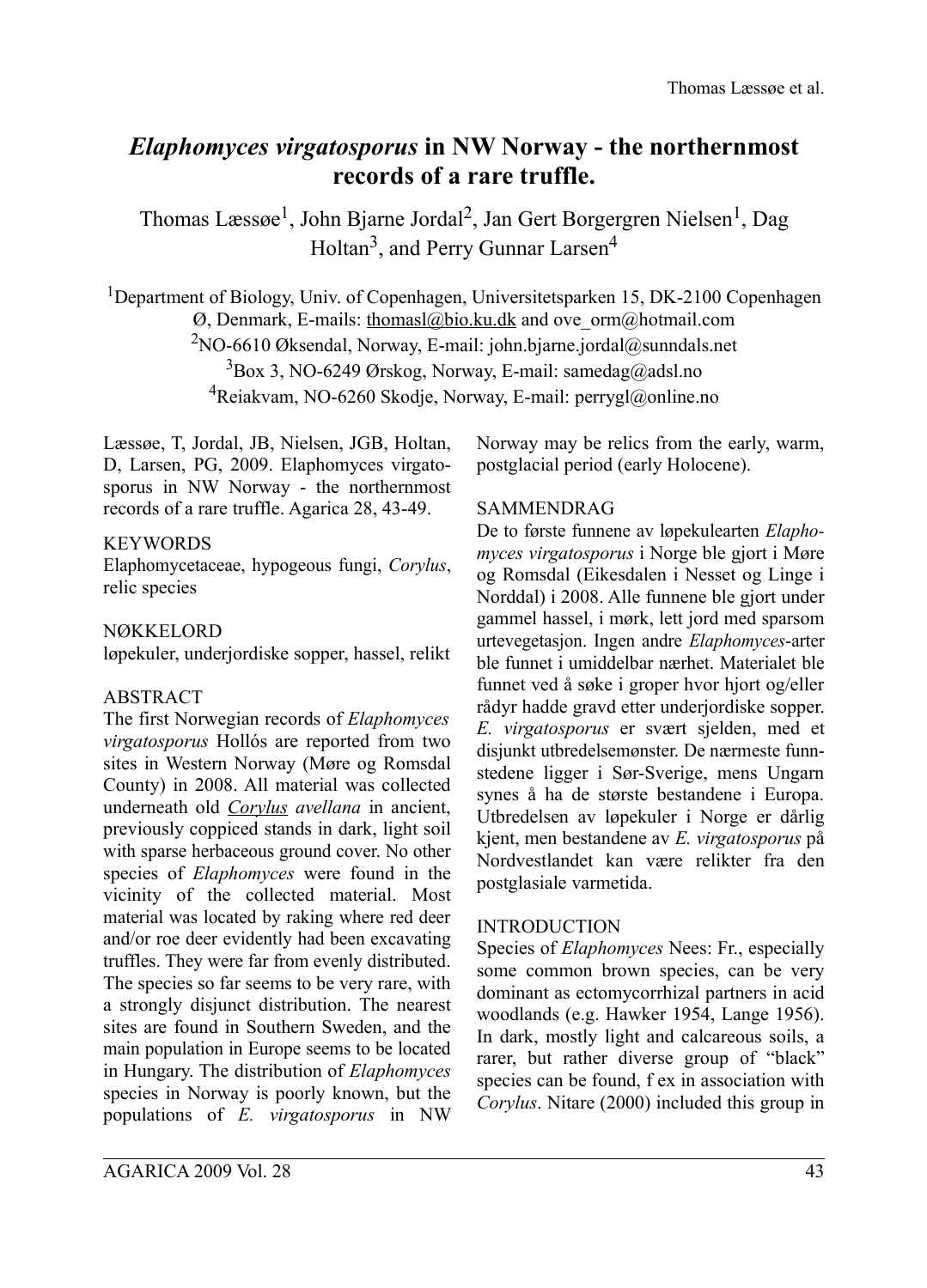his work on Swedish indicator species. He regards the species as indicators of long continuity, a view previously published by Kers in a series of *Elaphomyces* studies (Kers 1978, 1979, 1980, 1983a, 1983b, 1984, 1997) and as relics. Both authors state that there are some differences in the ecological requirements in the six included species. Five of them would appear to belong to a southern thermophilous element only to be found south of the northern limit of *Corylus*. The widespread species, *E. leveillei*, occurs with *Betula* in thick black turf without other accepted indicator species, while four of the remaining five mostly occur on soils with relatively high pH and in association with a number of co-occurring indicator species such as species of *Cortinarius* subg. *Phlegmacium*. Rydberg (2007a) documented that *E. striatosporus* occurs in soils with a pH value around 4.5. In Norway Eckblad (1962, 1971) reported seven species of *Elaphomyces* with three belonging to the black group. Kers (1980) redescribed one Norwegian record of *E. leveillei* (under *Corylus*, near Gaustad in Oslo) as the highly characteristic *E. striatosporus*, and added a key to the Nordic black species (Kers 1981). *E. striatosporus* was later discovered in Sweden (Kers 1984).

### SEARCH FOR TRUFFLES DURING THE EIKESDAL WORKSHOP 2008

During the annual Eikesdal foray and workshop in Western Norway, organized by the local mycological society "Risken" in late September 2008, a special focus was placed on hypogeous fungi, and at the first site, rather steep slopes below Rangåfjellet, many attempts were made to locate truffles under old hazels during the morning foray. In the afternoon we continued further up the slope and found an area, apparently with a slightly moister microclimate and many signs of red deer (and/or roe deer) having dug after food in the soil next to the old hazels. Already the first of these disturbed spots yielded a handful of dark, soil encrusted *Elaphomyces* with a thick black peridium seen in section. About ten collections were retrieved from this rather small area (ca. 50 x 30 m), and back in the laboratory we discovered two things: all the material would appear to belong to the same species and all had the most intriguing striped spores. This initially led to the assumption that we were dealing with *E. striatosporus*, since this species is known from Norway, and was the only striped spored Nordic species in the key available to us (Eckblad et al. 2000). Nevertheless, not least the size of the fruitbodies and the thickness of the peridia made us wonder. Later we came across a online description from the Swedish red list of *E. virgatosporus* Hollós (Bohlin 2002/2006), and we also got hold of Johan Nitare's "Signalarter" that immediately told us that the latter name was the right one (Nitare 2000: 266-267). During the following days we hunted truffles on all sites. *E. virgatosporus* was not refound during the foray, but four other species of truffles were (*E. muricatus*, *E. granulatus*, *Genea hispidula* and *Hydnotrya tulasnei*). Following this success Dag Holtan again found *E. virgatosporus* under old hazels at Sunnmøre. The material from Eikesdalen was discussed with S. Sivertsen who also attended the foray, and later some material was sent to Johan Nitare who duly confirmed the agreed determination from both sites. The combination of thick, dark peridia in section, striate spores and a spore size range around 17-18 µm in diam. make *E. virgatosporus* stand out from all other species of *Elaphomyces* (e.g. pers. com. J. Nitare).

**A brief description of the collected material** Ascomata irregularly globose, strongly encrusted with a thick layer of soil, about the size of a hazelnut to slightly bigger (TL-13512 exsic. 11-35 mm diam) (Fig 1). Outer surface minutely and densely warty, very dark brown; in section with a thick (up to 5 mm) black rind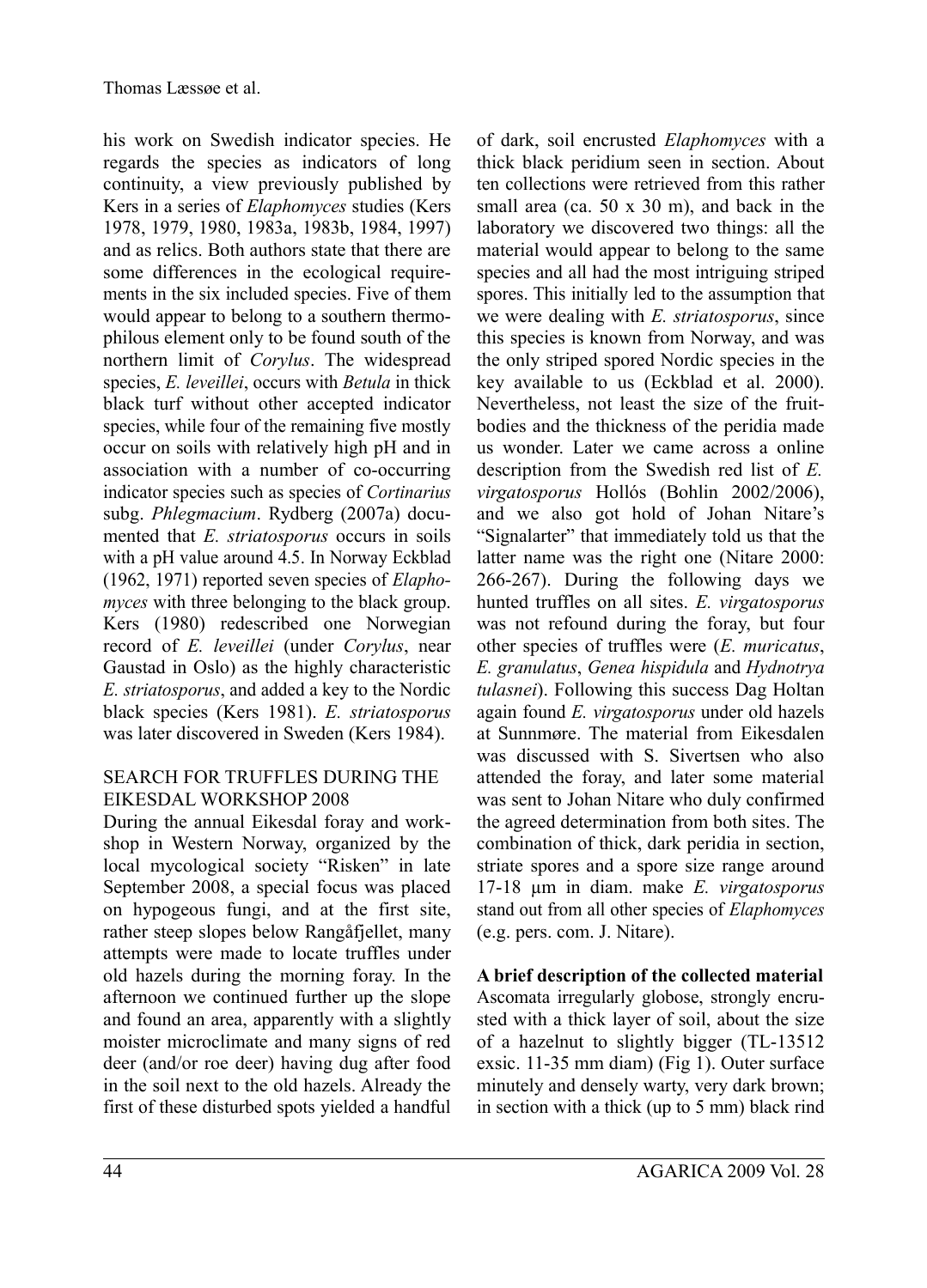

*Figure 1.* Elaphomyces virgatosporus *and a hazel nut at the collection site in Eikesdalen. Foto: John Bjarne Jordal.*

and within this a white layer. Gleba when young white and cottony, later very dark brown with a tendency to have a central, dark cavity, and finally fibrillose-powdery. Ascospores globose, dark brown, with an intricate ornament of more or less parallel ridges creating a striped impression (Fig. 2), ca. 18-19 µm diam. For a more complete, illustrated account, see Kers (1997). Selected illustrations: Kers (1997): 26-27 (incl. SEM of ascospores), Montecchi and Sarasini (2000): 86-87 (incl. SEM of ascospores).

### **Material examined**

Locality 1, Eikesdal, Norway, Møre og Romsdal, Nesset municipality, Eikesdalen, under Rangåfjellet:

(1) under old *Corylus*, 26.09.2008, leg. and det. T. Læssøe and J.G.B. Nielsen, TL-13512 (C)



*Figure 2. Ascospores (DIF) from TL-13512.*

(2) in soil under *Corylus*, UTM(WGS84): MQ 5945 2610, Alt.: 132 m, 26.09.2008, leg. and det. Læssøe, Thomas; Nielsen, Jan G.B.; Nilsen, Terje Spolén; Jordal, John Bjarne; conf*.* Nitare, Johan (Dec. 08), F69242 (O)

(3) in soil under *Corylus*, UTM(WGS84): MQ 5948 2609, Alt.: 130 m, 26.09.2008, leg. and det. Læssøe, Thomas; Nielsen, Jan G.B.; Nilsen, Terje Spolén; Jordal, John Bjarne, F69247 (O)

(4) in soil under *Corylus*, down to

15 cm depth, UTM(WGS84): MQ 5947 2611, Alt.: 130 m, 26.09.2008, leg. and det. Læssøe, Thomas; Nielsen, Jan G.B.; Nilsen, Terje Spolén; Jordal, John Bjarne, F69248 (O)

#### Locality 2, Linge

Norway, Møre og Romsdal, Norddal municipality, Storfjorden: Linge, in soil under old *Corylus*, UTM(WGS84): MQ 06210 07428, Alt.: 83 m, 29.09.2008, leg. Dag Holtan, det. Perry G. Larsen, conf. Johan Nitare (Jan. 2009), F69584 (O).

#### **Description of the localities and specific sites.**

#### Locality 1, Eikesdal

The locality is situated on the north side of Eikesdal in Nesset municipality, under the steep mountain Rangåfjellet (1500 m) at about 130 meters a.s.l. This is a deciduous forest dominated by *Corylus avellana*, with scattered *Ulmus glabra*, *Betula verrucosa*, *Salix caprea, Alnus incana* and *Populus tremula*. All *Corylus* stands in the area are probably very old, with a long continuity. The climate is warm in summer. The soil is rich in humus and also sand and small stones originating mainly from scree material. The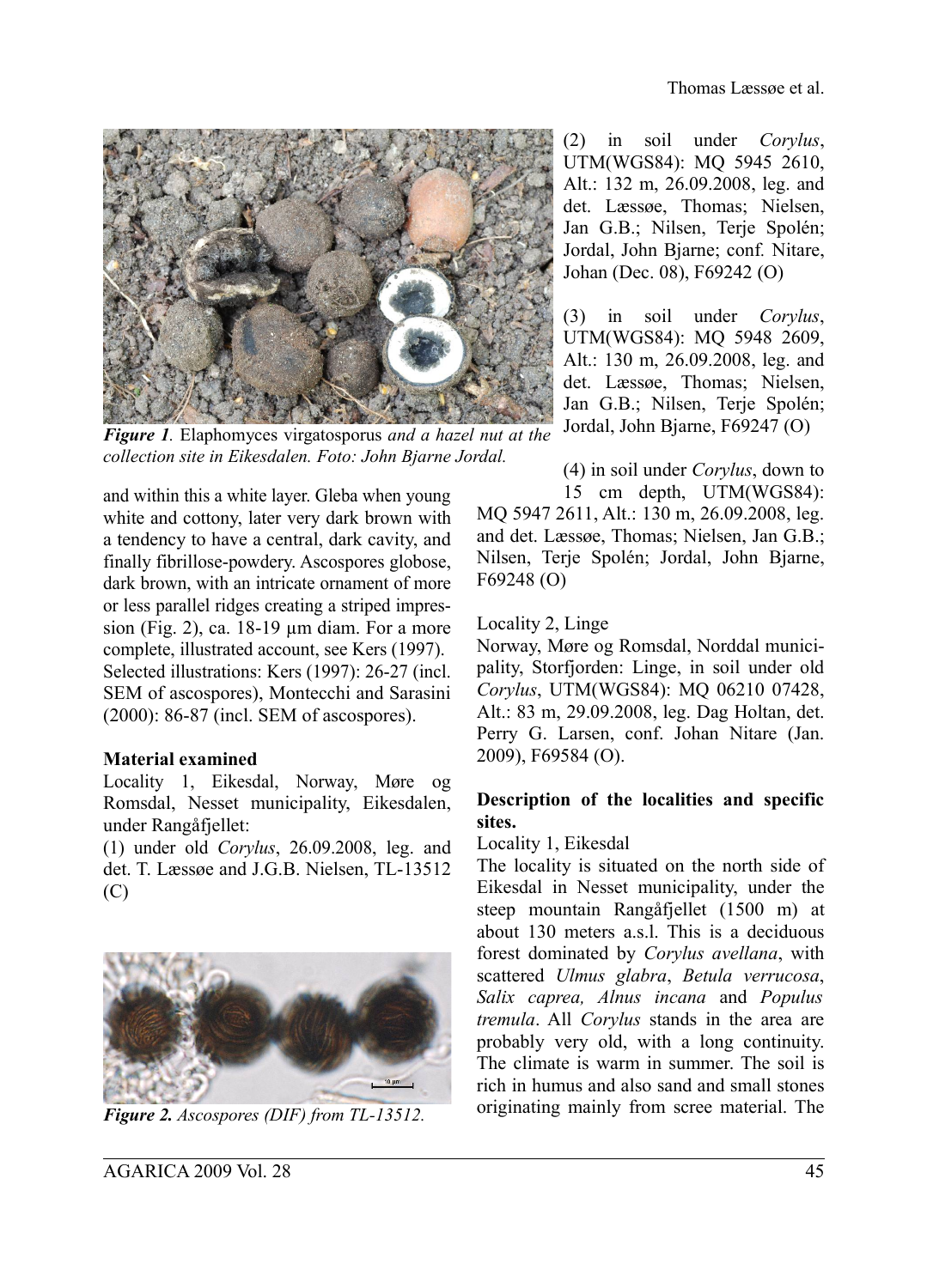rock consists mainly of gneisses, but there are scattered places where base rich ground water appears. The site of *Elaphomyces virgatosporus* has a slope of about 10-25 degrees towards the south-southwest. The vegetation is partly scarce, but vascular plants like *Galium odoratum*, *Viola riviniana* and *Rubus saxatilis* are common (see photo). In the vicinity many rare fungi like *Cantharellus amethysteus, Cortinarius olearioides*, *Lycoperdon echinatum, Peziza saniosa, Porphyrellus porphyrosporus* and *Russula aurea* have been found, and in addition a lot of rare wood-inhabiting fungi. A lot of specimens of *E. virgatosporus* were found by digging at places where red deer or roe deer had dug before us. Several other species with a disjunct, relictual distribution pattern are known from Eikesdalen, like *Lycoperdon echinatum* and *Amaurodon viridis*. For a general description of Eikesdal, further details about the deciduous forests and their diversity see Jordal (2005), Gaarder et al. (2005) and the Norwegian Mycological Database.

### Locality 2, Linge

The locality is situated west of Linge in Norddal municipality, just above the place where the ferry leaves across the Storfjord from Linge to Eidsdal, at 83 meters a.s.l. This is an old deciduous forest dominated by



*Figure 3. Habitat of* Elaphomyces virgatosporus *in Eikesdalen. Foto: John Bjarne Jordal.*



*Figure 4. Distribution of* Elaphomyces virgatosporus *in Norway. The county of Møre og Romsdal is marked by green colour.*

*Corylus*, with scattered *Betula verrucosa* and *Salix caprea*. The vegetation is here also partly scarce, but vascular plants like *Brachypodium sylvaticum, Sanicula europaea*, *Galium odoratum*, *Melica nutans*, *Viola riviniana* and *Fragaria vesca* are common. The forest is probably among the oldest *Corylus* stands in the Storfjorden area. The climate is warm in summer. The soil is rich in humus and also sand and small stones originating mainly from scree material. The rock consists mainly of gneisses, but there are scattered places where base rich ground water appears, originating from calcareous rocks in the mountain

massif. The site of *Elaphomyces virgatosporus* had a slope of about 10-15 degrees towards the south-southwest. In the vicinity fungi like *Cantharellus amethysteus, Russula aurea, Cortinarius praestans, C. olearioides* and *Lycoperdon echinatum* have been found. Only two fruitbodies of *E. virgatosporus* were found lying on the ground, dug up by red deer or roe deer. Further digging gave no result.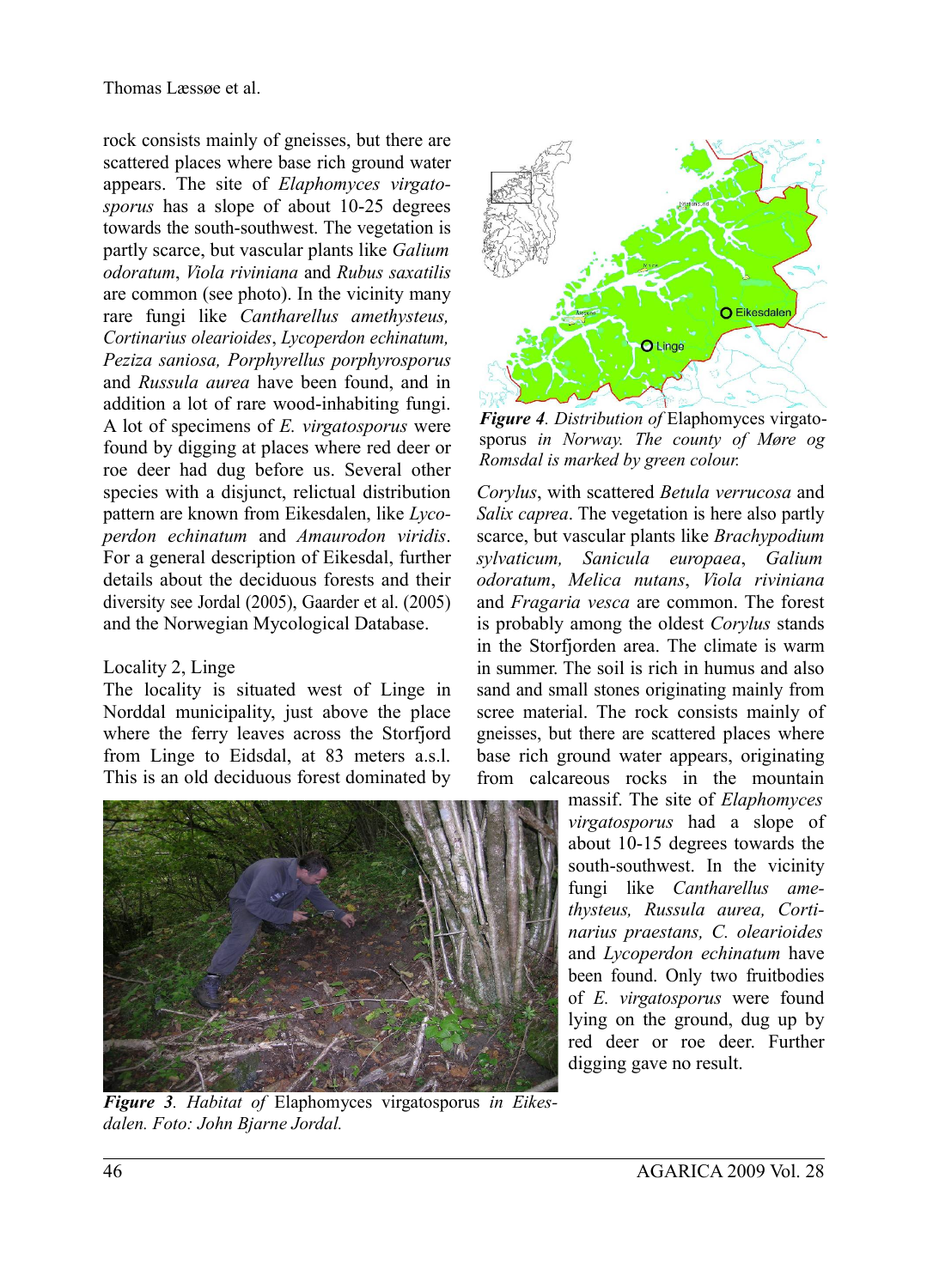

*Figure 5. World distribution of* Elaphomyces virgatosporus*. A ring marked with an arrow shows the new area for this species in Norway. Redrawn after Kers (1997).*

## DISTRIBUTION AND ECOLOGY

Fig.  $5$ 

Siller et al. (2005) reported the species from at least seven sites in Hungary, mostly *Fagus sylvatica* dominated forests but also in *Quercus*-*Carpinus* forests, and often together with *Tuber* spp. They do not give any detailed soil descriptions. One of the sites is defined as "Melittio-Fagetum" which would indicate a thermophilous, calcareous vegetation type with *Melittis* and *Fagus sylvatica* (Chlebicki pers. com.). They cite Trappe for a pers. com. where he considers *E. virgatosporus* to represent an ancient relic species that originated before the continents drifted apart. The only American collection (see Kers 1997) was found in Mississippi with *Quercus virginiana*.

Kers (1997), furthermore, reported on a Swiss collection from Kanton Baselland but without ecological details. In the northern distribution area (Gotland, Öland, Eikesdal and Linge) all records are so far with *Corylus* as the apparent mycorrhizal partner. Common vascular plants at the Gotland site were *Hepatica nobilis*, *Sanicula europaea*, *Rubus saxatilis*, *Carex sylvatica* and *Epipactis helleborine*. At the Öland site, *Hepatica nobilis*, *Brachypodium sylvaticum* and the moss *Rhytidiadelphus triquetrus* were mentioned. Kers also reported pH=5,49 and 6,10 respectively for the Sweedish sites.

The strongly disjunct distribution would appear to be highly suspect, also when considering that so many recent genetic studies have shown that American populations identified under European names often can be viewed as phylogenetically independent species (e.g. in *Xerocomus*, Taylor and Eberhardt pers. com). On the other hand Kovács et al. (2008) have in a recent paper advocated for accepting another truffle (*Imaia gigantea*) as one entity, despite its extreme disjunct distribution, and presumed very long genetic isolation of the individual populations.

#### **CONSERVATION**

Siller et al. (2005) argued for a high protection status for *E. virgatosporus* in Hungary based on occurrence in few sites and these sites being threatened by high game populations and also by semi-commercial truffle picking. Bohlin (2002) recommended the species to be given legal protection in Sweden, and the Swedish red list (Gärdenfors 2005) lists the species as endangered (EN) based on criterion D (very small or restricted population) from the nature types "agricultural landscapes" and "forest" with records from Gotland and Öland (formerly mown or grazed forests). Although much inventorying remains to be done, we would recommend a similar listing in Norway. In Sweden, *E. striatosporus* and *E. aculeatus* recently have got dedicated action plans (Rydberg 2007a, 2007b). The same would be appropriate for all sites of *E. virgatosporus*. It is unclear whether the size of deer populations, or other mammalian truffle hunters, can affect the conservation status of truffles. Trappe and Mazer (1977) reported on deer foraging for truffles.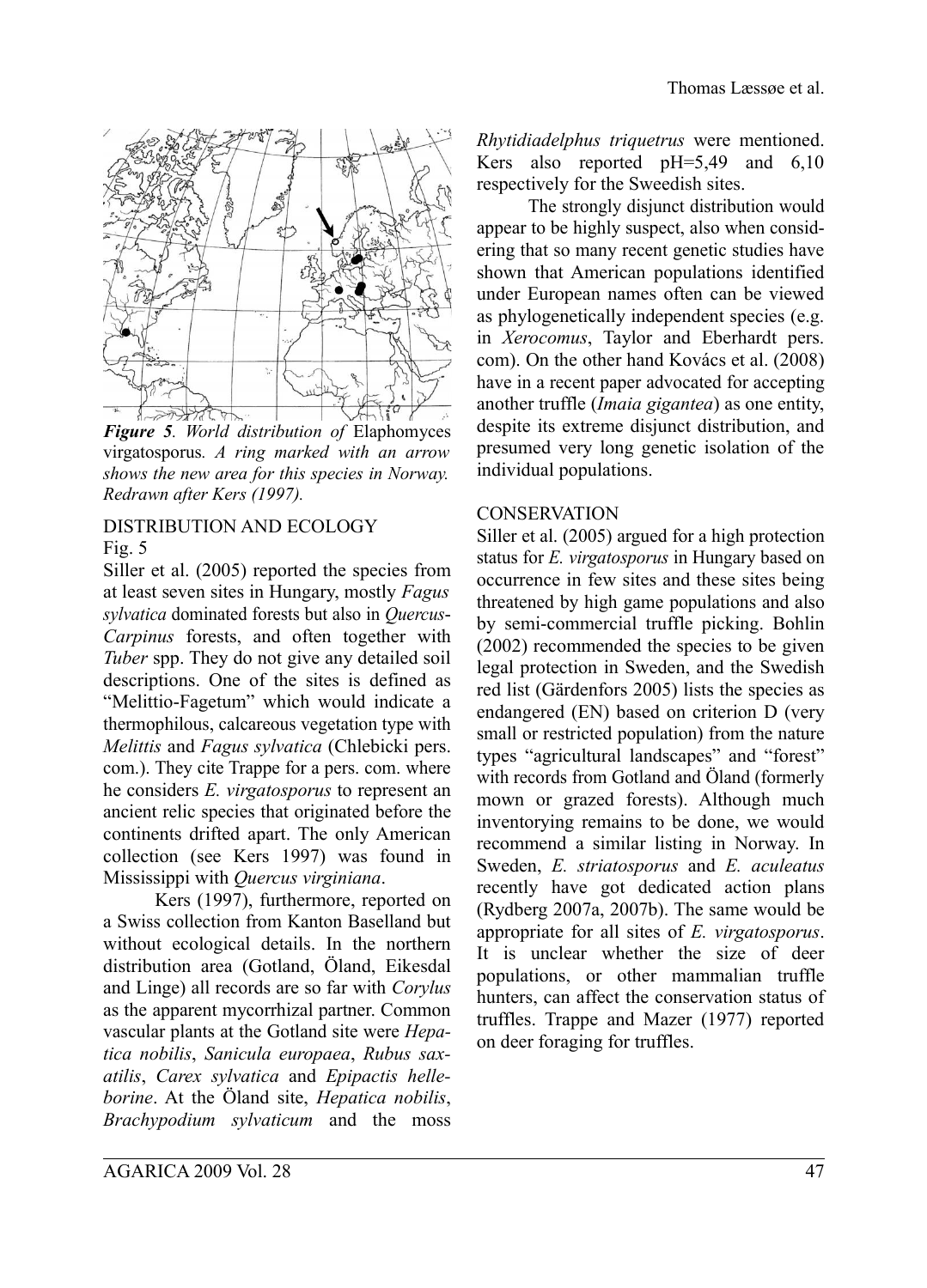## ACKNOWLEDGEMENTS

We wish to thank Johan Nitare for advice and confirmation of the determinations, and Wenche Eli Johansen/Risken for organizing the meeting at Eikesdalen.

## **REFERENCES**

- Bohlin K, 2002/2006. Faktablad: *Elaphomyces virgatosporus* – ungersk hiorttryffel. ArtDatabanken, Sverige, http://www.artdata.slu.se/rodlista/Faktabl ad/ela\_virg.PDF.
- Eckblad F-E, 1962. Studies in the hypogean fungi of Norway. II. Revision of the genus *Elaphomyces*. Nytt Mag Bot 9, 199-210.
- Eckblad F-E, 1971. Tillegg til Norges *Elaphomyces*-flora (Additions to the *Elaphomyces* flora of Norway). Blyttia 29, 13-17.
- Eckblad F-E, Lange M, Kers LE, 2000. *Elaphomyces*. In: Hansen L, Knudsen H, Nordic macromycetes 1. Nordsvamp, Copenhagen, pp. 128-130.
- Gaarder G, Holtan D, Jordal JB, Larsen P, Oldervik FG, 2005. Marklevende sopper i hasselrike skoger og mineralrike furuskoger i Møre og Romsdal (Ground dwelling fungi in *Corylus* dominated forests and mineral rich pine forests of Møre og Romsdal county). Møre og Romsdal fylke, Areal- og miljøvernadelinga, rapport 3- 2005, 1-101.
- Gärdenfors U (Ed.), 2005. Rödlistade arter i Sverige 2005 [The 2005 red list of Swedish species]. ArtDatabanken, Uppsala, 496 pp.
- Hawker LE, 1954. British hypogeous fungi. Philosophical Transactions of the Royal Society of London, ser. B Biological sciences 237(650), 429-546.
- Jordal JB, 2005. Kartlegging av naturtypar i Nesset kommune (Mapping of biologically important areas in Nesset municipality). Rapport J. B. Jordal nr. 6-2005. 162 pp.
- Kers L-E, 1978. *Elaphomyces maculatus* found in Sweden. Bot. Notiser 131, 419- 422.
- Kers L-E, 1979. *Elaphomyces aculeatus* funnen i Sverige. Svensk Bot. Tidskr. 73, 123-126.
- Kers L-E, 1980. A new species of *Elaphomyces* Nees ex Fr. Subgen. Malacoderma Vitt. Bot. Notiser 133, 149-153.
- Kers L-E, 1981. On the identity of *Elaphomyces uliginosus* Hesse (Ascomycetes.) Nord. J. Bot. 1, 795-800.
- Kers L-E, 1983a. *Elaphomyces anthracinus* och E. leveillei i Norden. Svensk Bot. Tidskr. 77, 43-56.
- Kers L-E, 1983b. Några svenska fynd af hypogeiska svampar (Some Swedish records of hypogeic fungi). Svensk Bot. Tidskr.77, 259-268.
- Kers L-E, 1984. *Elaphomyces striatosporus* found in Sweden. Nord. J. Bot. 4, 71-73.
- Kers L-E, 1997. *Elaphomyces virgatosporus* funnen i Sverige. Svensk Bot. Tidskr. 91, 25-36.
- Kovács GM, Trappe JM, Alsheikh AM, Bóka K, Elliott TF, 2008. *Imaia*, a new truffle genus to accomodate *Terfezia gigantea*. Mycologia 100, 930-939.
- Lange M, 1956. Danish hypogeous macromycetes. Dansk Bot. Ark. 16(1), 1-84.
- Nitare J, 2000. Signalarter. Indikatorer på skyddsvärd skog. Flora över kryptogamer (Indicators for valuable forest areas. A cryptogam flora). Skogsstyrelsens Förlag, Jönköping, 384 pp.
- Norwegian Mycological Database, 2009. http://www.nhm.uio.no/botanisk/nxd/sop p/nsd\_b.htm
- Montecchi A, Sarasini M, 2000. Funghi ipogei d'Europa. A.M.B., Fondazione Centro Studi Micologici, 714 pp.